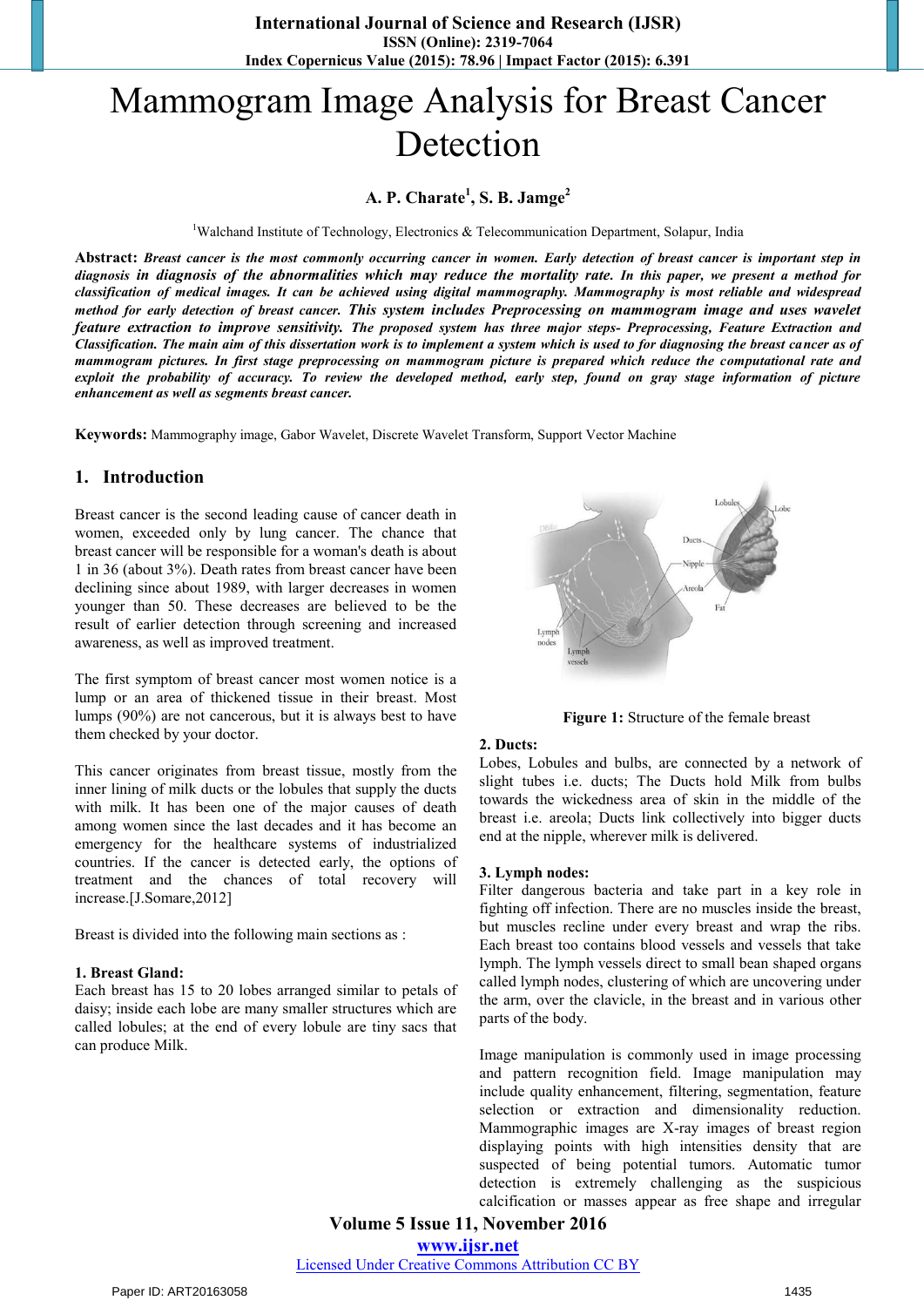texture, so that no precise patterns can be associated to them.The detection of tumours in mammogram is divided into three main stages. [2]

The first step involves an enhancement procedure, image enhancement techniques are used to improve an image. Then the Gabor Wavelet based features are extracted from mammogram. Then the next stage involves the classification using SVM classifier.

## **2. Proposed System**

A simplified block diagram of proposed system is depicted in following figure 2.



**Figure 2:** Proposed System

- **1)Digitization:** Digitization produces the digital image, which is fed to the pre-processing phase.
- **2)Preprocessing:** After digitization image may carry some unwanted noise. The preprocessing stage reduces noise and distortion, removes skewness and performs skeltonizing of the image. After preprocessing phase, a cleaned image goes to the segmentation phase.
- **3)Segmentation:** The segmentation stage takes in the image and separates the different logical parts. Segmentation is the process of partitioning an image into semantically interpretable regions.
- **4)Feature Extraction:** After segmentation, set of features are required for each image. In feature extraction stage every image is assigned a feature vector to identify it. This vector is used to distinguish the image. Gabor Wavelet is used for Feature Extraction.
- **5)Classification:** Classification is the main decision making stage of image recognition and finding whether the image is cancerous or not. It uses the features extracted in the previous stage to identify the image segment according to preset rules. Advanced classifiers such as Support Vector Machines (SVM ) applied to image patches extracted around image.



In mammography image the spatial resolution of x-ray which is in the order of few microns permits to visualize masses. But the conventional mammograms are highly textured and complex. This makes the interpretation difficult. For this reason, it is necessary to extract features from the mammogram to improve performances of the diagnosis in terms of precision and reliability. The feature extraction and selection from an image plays a critical role in the performance of any classifier. Higher accuracy of the classifier can be achieved by the selection of optimum feature set.

2D Gabor wavelets have been widely used in computer vision applications and modelling biological vision, since recent studies have shown that Gabor elementary functions are suitable for modelling simple cells in visual cortex. Other nice property is provided by their optimal joint resolution in both space and frequency, suggesting simultaneously analysis in both domains [6].

# **3. Image Preprocessing**

A preprocessing phase of the images is necessary to improve the quality of the images and make the feature extraction phase more reliable.

Wiener filter is an optimum filter. Objective of a wiener filter is to minimize mean square error. Wiener filter has capability of handling both degradation function and also noise. From degradation model, error between input signal f (m, n) and estimated signal f (m, n) is given by

$$
E(M,N) = F(M,N) - F(M,N) \tag{1}
$$

Square error is given by<br> $[F(M, N) - F(M, N)]^2$ 

Mean square error is given by 
$$
y = \frac{1}{2} \left( \frac{1}{2} \right)^{2} + \frac{1}{2} \left( \frac{1}{2} \right)^{2}
$$

$$
E\{[F(M,N) - F(M,N)]^2\}
$$
 (3)

Wiener filters are class of optimum linear filters which occupy linear estimation of preferred signal sequence from another related sequence.

**Volume 5 Issue 11, November 2016 www.ijsr.net**

### Licensed Under Creative Commons Attribution CC BY

(2)